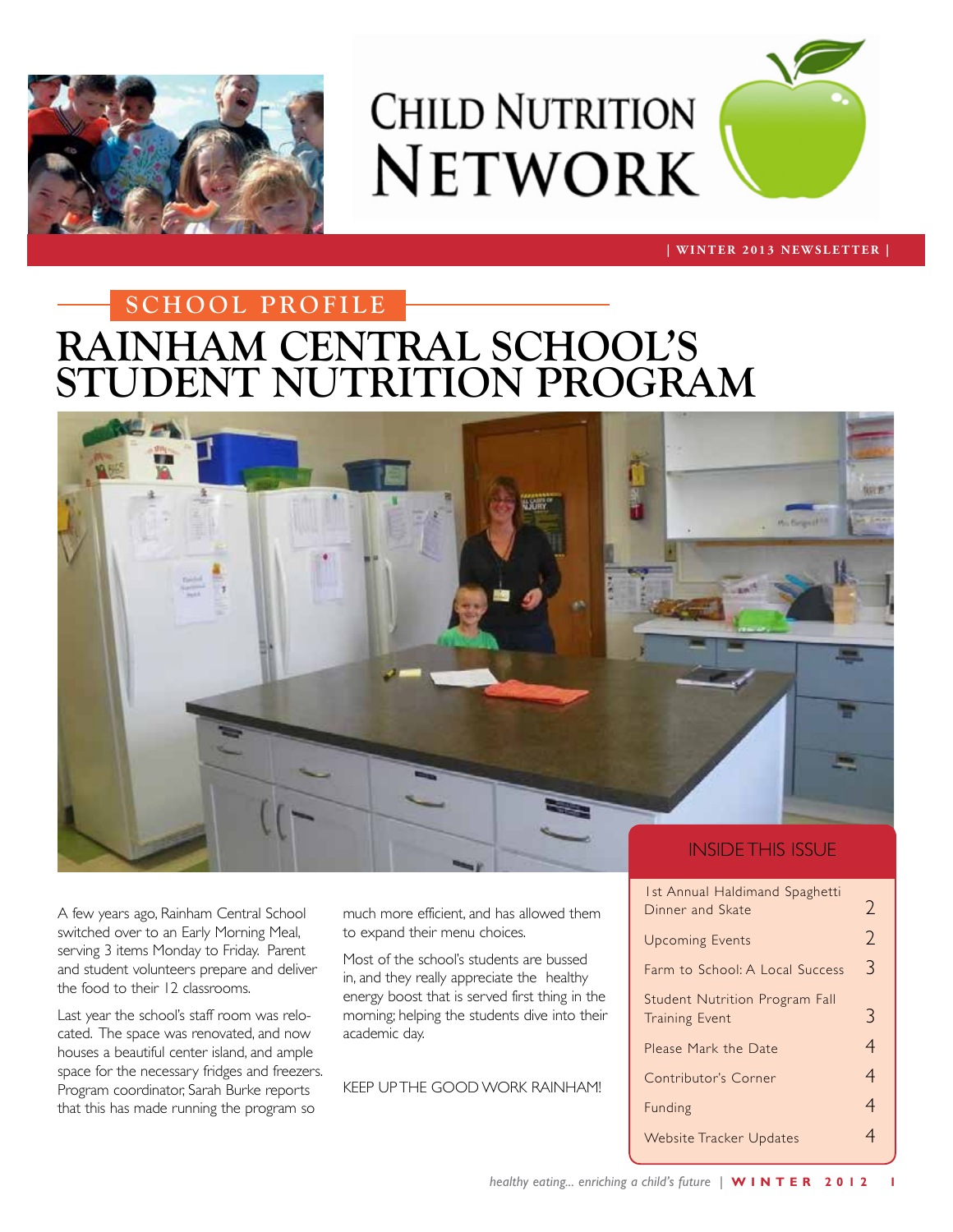## **1st Annual Haldimand Spaghetti Dinner and Skate**



The first annual Spaghetti Dinner and Family Skate event was held on November 13th at the new Dunnville Memorial arena. This fun filled evening started with many families enjoying an hour of free skating and then were able to sit down for a delicious family style spaghetti dinner.

Local principals from area schools served up over 200 plates of delicious noodles and sauce for the students and their families. Local items served at the dinner included spaghetti sauce and desserts made by Flyers café and fresh baked rolls from Wergers and sponsored by Haldimand County Staff. Refreshments were courtesy of Lennox Stairs Inc. and aprons worn by all the volunteers were sponsored by the Dunnville and District Credit Union and Ontario Power Generation.

Many local businesses also contributed

items for the penny sale and Scotia Bank Caledonia generously offered to match all funds raised during the event.

An event like this doesn't happen without the support of many staff and volunteers. A big thank you to all who helped set up, prep food, serve and clean up. The success of this event was due to their involvement. A very special thank you to John Kinnear, a former Grand Erie DSB principal and a long standing volunteer with CNN who has supported all seven of the previous Simcoe area spaghetti dinners.

When a student was asked what the best thing about the dinner was, his response was 'My principal, Mrs. Kline, gave me a bun and some salad'.

Never underestimate the power of your participation.

### **UPCOMING EVENTS**

Spaghetti Dinner (Simcoe Recreation Centre) – March 19th 2013

Country Breakfast – April 18th 2013

Volunteer Appreciation Event – May 2013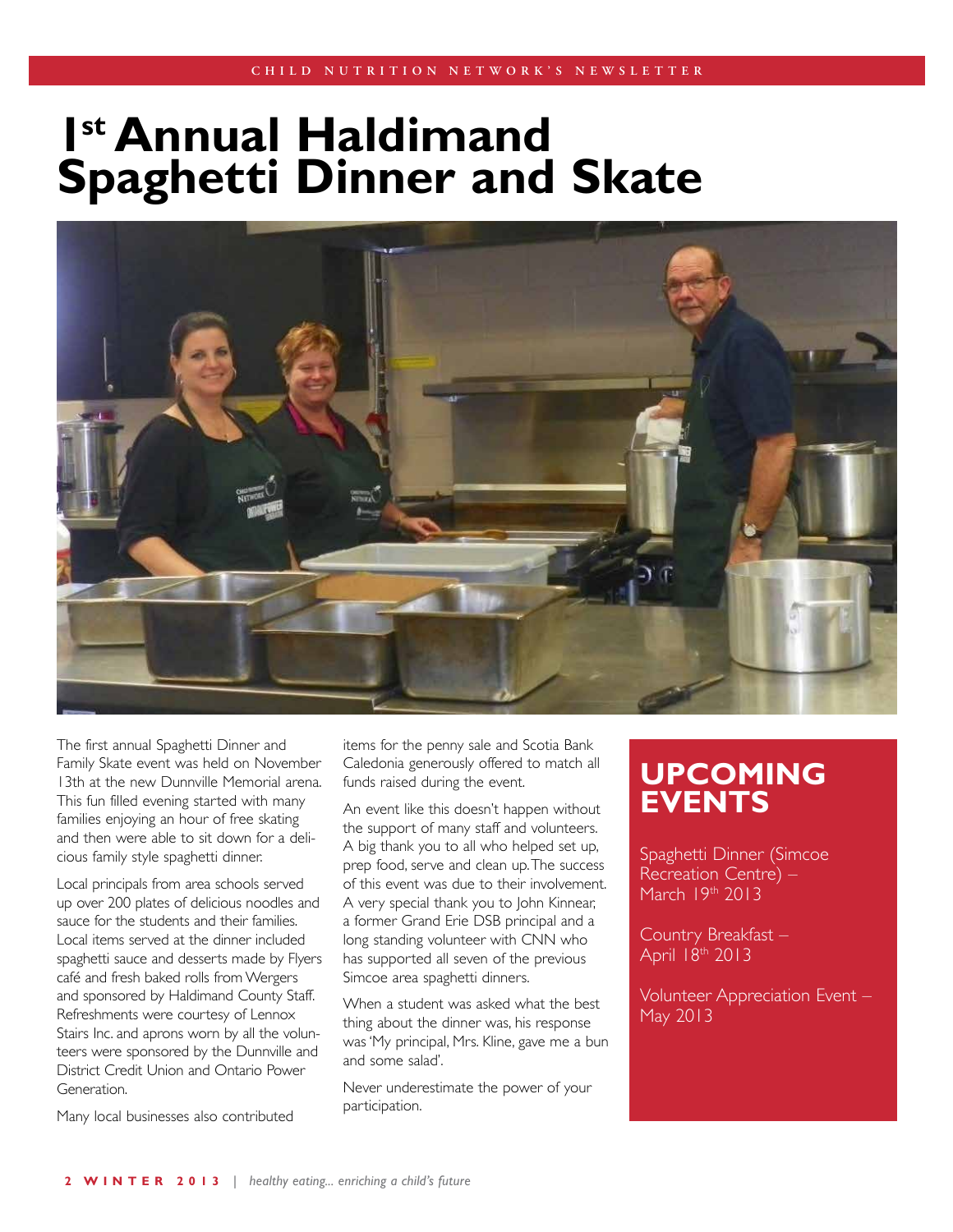

# **A Local Success**

**FARM TO SCHOOL SUPPORTERS** 



The Farm to School project is growing into its 3rd year with student nutrition programs in both Haldimand and Norfolk Counties. The response has been overwhelming.

A member of the Child Nutrition Network Committee, Dorothy Richardson recently had the opportunity to chat with some local farmers about the program and here's what they had to say.

It's great that there's a program that makes

#### **Please mark the date**

April 18, 2013 for the 2<sup>nd</sup> Annual Country Breakfast, once again being held out at Springview Farm Golf Course. Last years event was a huge success and helped to raise over 6000.00 for the farm to school project. Tickets will be available early in January. We will be looking for 25 gift baskets from schools, valued at 25, 50 or 75 dollars. Please contact Darlene Edmonds if you can assist with the planning of the event. dedmonds@hnreach.on.ca

an effort to get produce from inside Haldimand and introduces children to the fact that there's fresh vegetables available right in their own backyard. We enjoy being part of the program and knowing that our produce is going to kids in our schools.

- *Chris and Leah Anne Houser* 

"I think it is a great program. Anyway that we can get fresh fruit and vegetables into our children is critical in these times

of fast food and junk snacks. With the wide variety of fresh fruits and vegetables available in Haldimand County there are endless opportunities for this program to expand and thrive in providing healthy, nutritious snacks vs. snack in our schools and to our students. We see the need in our school and with programs like this we will hopefully facilitate more healthy snacks in the future.

- *James & Kristen Richardson*

## Student Nutrition Program Fall Training Event

*On November 20th and 22nd groups of enthusiastic snack and early morning meal volunteers gathered to learn new skills and share ideas for their program. Public Health Nurses, Lynda Burville and Leia Bulosan, discussed anaphylaxis, epilepsy and how to use an epipen. Kathy Page, Public Health Dietitian, followed with a review of the nutrition guidelines including menu planning ideas and food choices that meet the nutrition criteria. Participants left with new resources and a number of practical tips.*